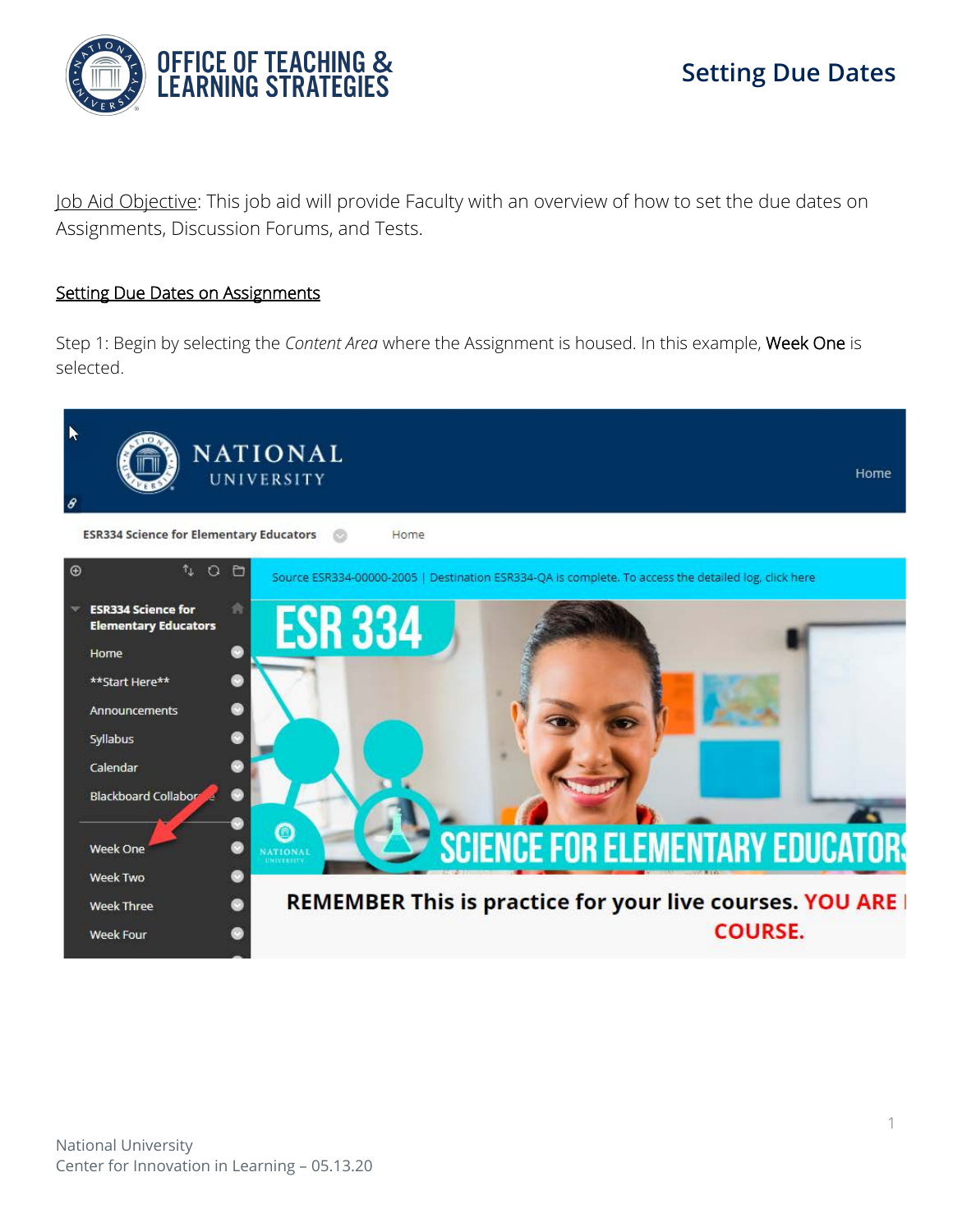Step 2: Hover over the assignment and click on the Contextual Menu that appears to the right of the title. Then, select the Edit option.



Enabled: Statistics Tracking

Many of the concepts covered in elementary-level science activities are based in theories that can be difficult for examples, mnemonics, and hands-on activities that engage our students.

Step 3: On the *Assignment* page, scroll to the *Due Dates* section. Click on the Calendar and Clock icons to set the desired due date and time. Once completed, click on the Submit button located at the top or bottom of the screen.

| Attach Files     | Browse My Computer | <b>Browse Content Collection</b> | Browse Cloud Storage |  |
|------------------|--------------------|----------------------------------|----------------------|--|
|                  |                    |                                  |                      |  |
|                  |                    |                                  |                      |  |
|                  |                    |                                  |                      |  |
|                  |                    |                                  |                      |  |
|                  |                    |                                  |                      |  |
|                  |                    |                                  |                      |  |
| <b>DUE DATES</b> |                    |                                  |                      |  |
|                  |                    |                                  |                      |  |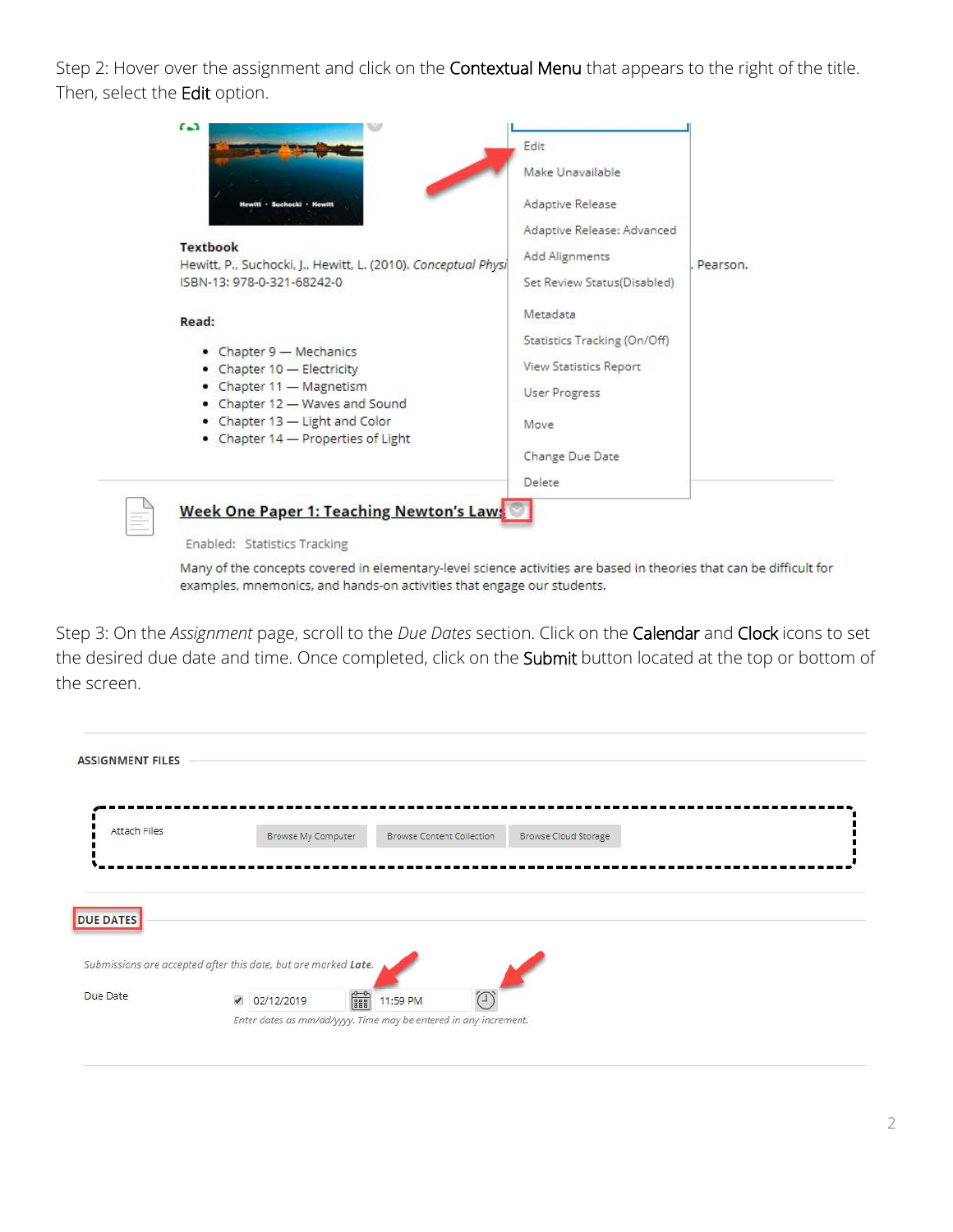## **Setting Due Dates on Tests**

Step 1: Begin by selecting the *Content Area* where the Test is housed. In this example, Week One is selected.



Step 2: Hover over the test and click on the Contextual Menu that appears to the right of the title. Then, select the Edit the Test Options choice.



This week's test covers the readings (Chapters 1-6) and the lecture content.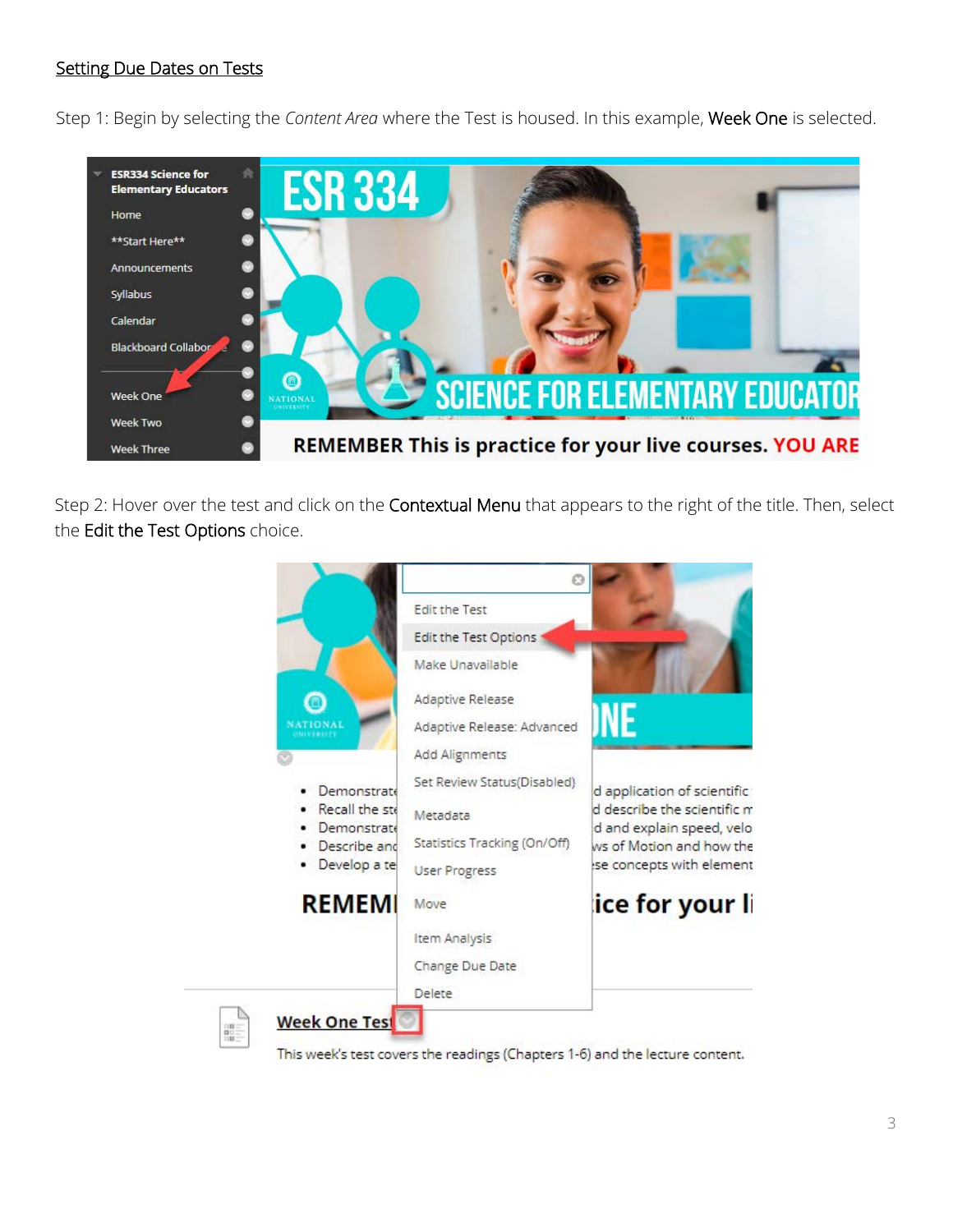Step 3: On the *Test Options* page, scroll to the *Due Dates* section. Click on the Calendar and Clock icons to set the desired due date and time. Once completed, click on the Submit button located at the top or bottom of the screen.



## **Setting Due Dates on Discussion Forums**

Step 1: Begin by clicking on the Course Tools menu under the *Course Management* section of the left hand navigation menu. Then, click on Discussion Board.

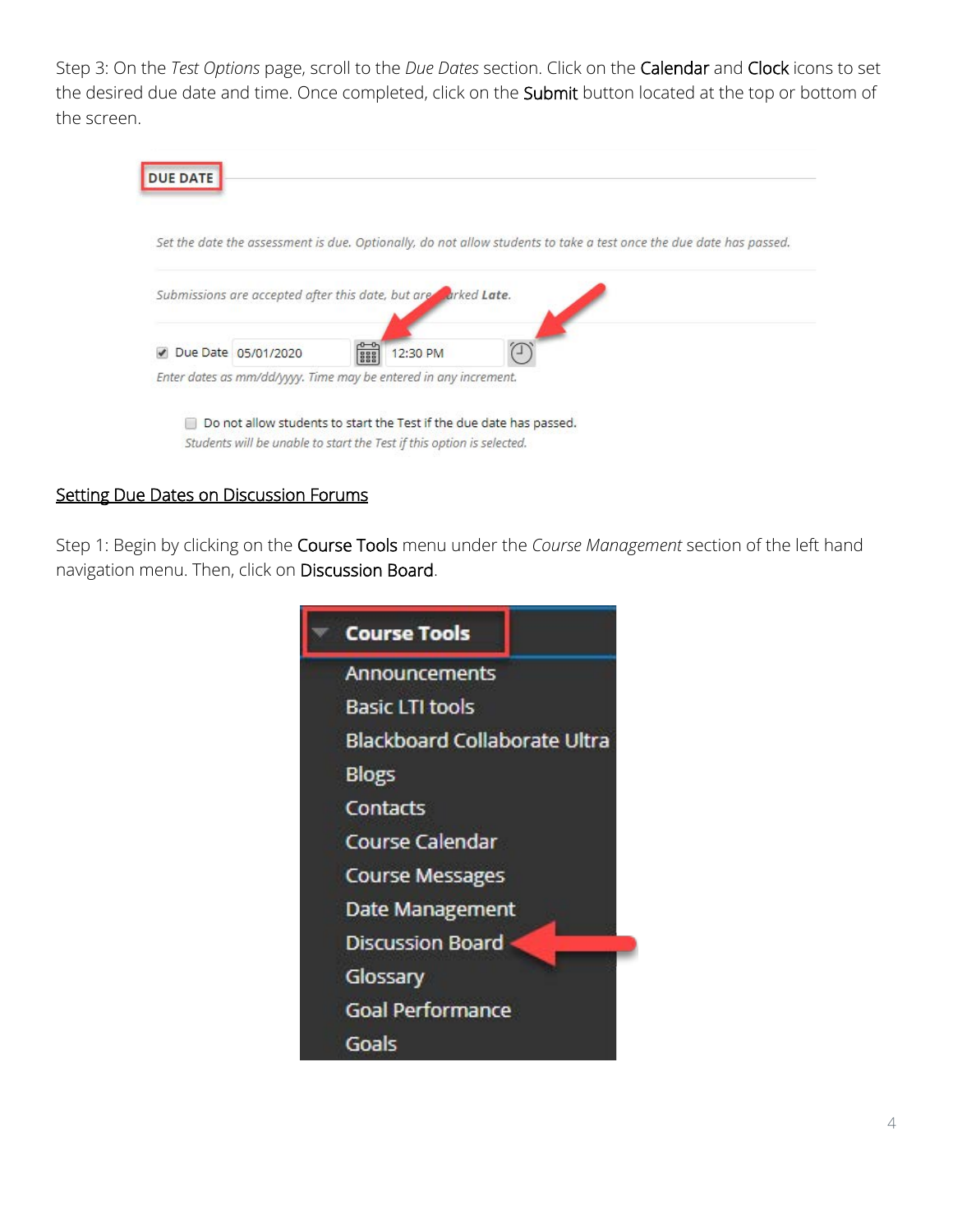| <b>Discussion Board</b> |                                                                                                                                     |                     |                           |
|-------------------------|-------------------------------------------------------------------------------------------------------------------------------------|---------------------|---------------------------|
|                         | This page lists every discussion board, including those that are specific to groups. Click a Discussion Board to access the forums. |                     |                           |
|                         |                                                                                                                                     |                     |                           |
|                         |                                                                                                                                     |                     |                           |
|                         |                                                                                                                                     |                     |                           |
| <b>DISCUSSION BOARD</b> | erakat berbata dan<br><b>FORUMS</b>                                                                                                 | <b>PARTICIPANTS</b> | on London<br><b>POSTS</b> |

Step 3: Hover over the discussion forum and click on the Contextual Menu that appears to the right of the title. Then, select the Edit choice.